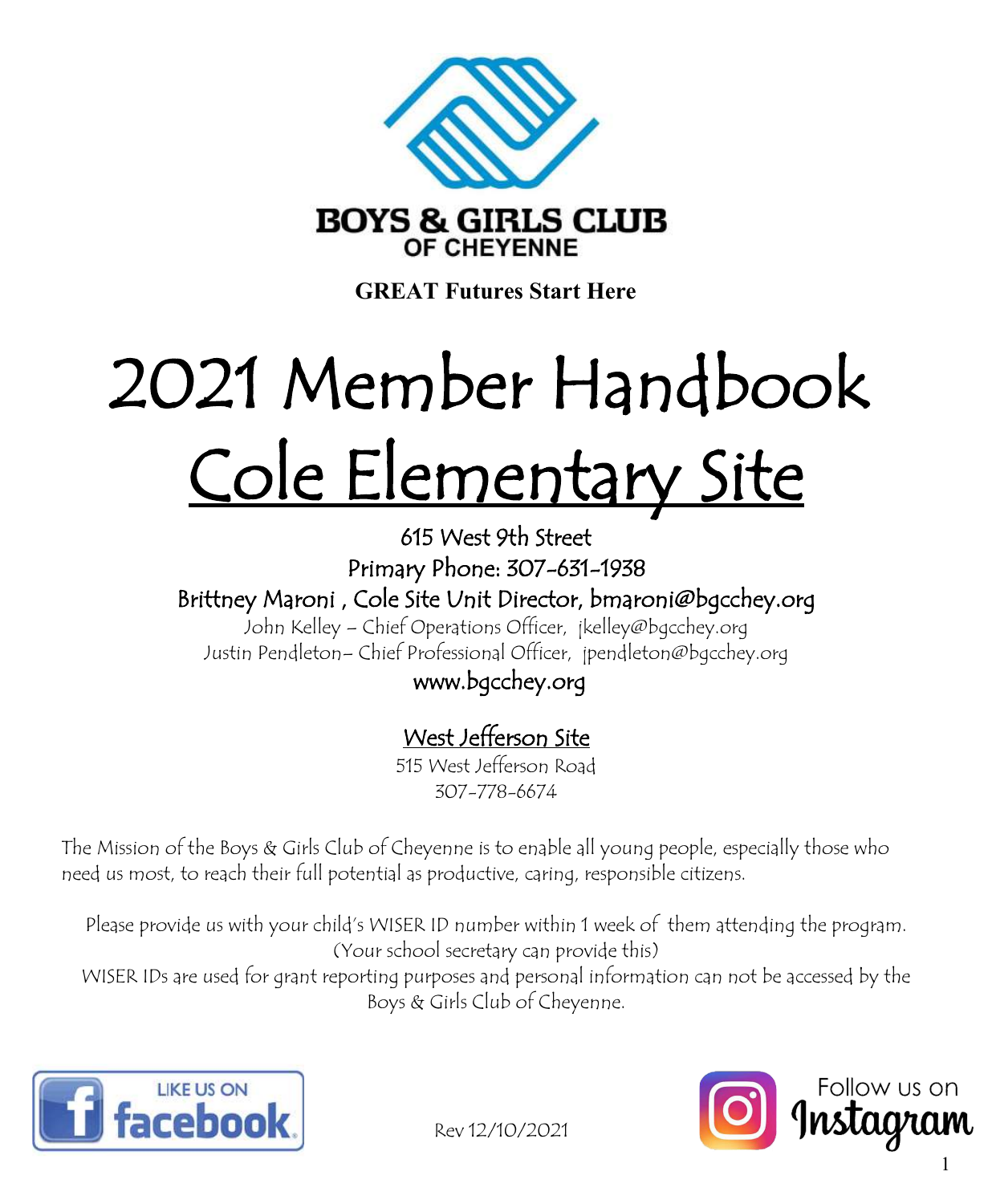We welcome you to the Boys & Girls Club of Cheyenne. This handbook is designed to inform members and parents/guardians of the policies and procedures of the Boys & Girls Club of Cheyenne. It contains expectations by which the Club operates and information that will make a member's experience more enjoyable. Each member and parent/guardian should review this handbook as a condition of membership.

The Club is a non-profit youth service organization that seeks to help children from all backgrounds develop the qualities needed to become responsible citizens and leaders. The purpose of the Club is to promote academic success, healthy lifestyles while developing character and citizenship while incorporating 21CCLC grant guidelines. The Club's impact is measured by providing a safe positive environment that includes fun, supportive relationships, opportunities, expectations and recognition for members. The Club website, www.bgcchey.org, has a wealth of information to assist you.

Open communication is encouraged. The staff is happy to provide services to your family. The Site Director will be happy to help parents/guardians with any questions, concerns or suggestions. We realize that a parent/guardian needs to feel his/her child is receiving quality programs in a safe environment and has the right to inquire about and observe the facility when escorted.

#### **Membership**

Membership is open to Cole and Hebard students between the ages of 6 and completion of grade 6. A Request for Membership form must be completed and paperwork signed by a parent/ guardian. Orientation is required for parents/guardians and members. Space is limited and a wait list is anticipated.

Members attending the Cole Site are able to attend through generosity of 21CCLC and United Way of Laramie County Community Schools funding.



School Closure Days at Cole Elementary will result in the Cole Site also being closed.

Late fees will be charged for members at a rate of a \$1 a minute for members who are left after closing time for the first time. Additional charges may apply if the parent/guardian is late more than one time per year. The Boys & Girls Club reserves the right to contact appropriate authorities, including Cheyenne Police Department or Department of Family Services, when members are not picked-up by closing time. AND after all emergency contact alternatives have been exhausted. It is the parent/guardian 's responsibility to update contact information with the Club. All fees are to be paid at the West Jefferson Site, either in person or by phone. School year transportation—TBD (to be determined) at this time. Please see Unit Director for further details.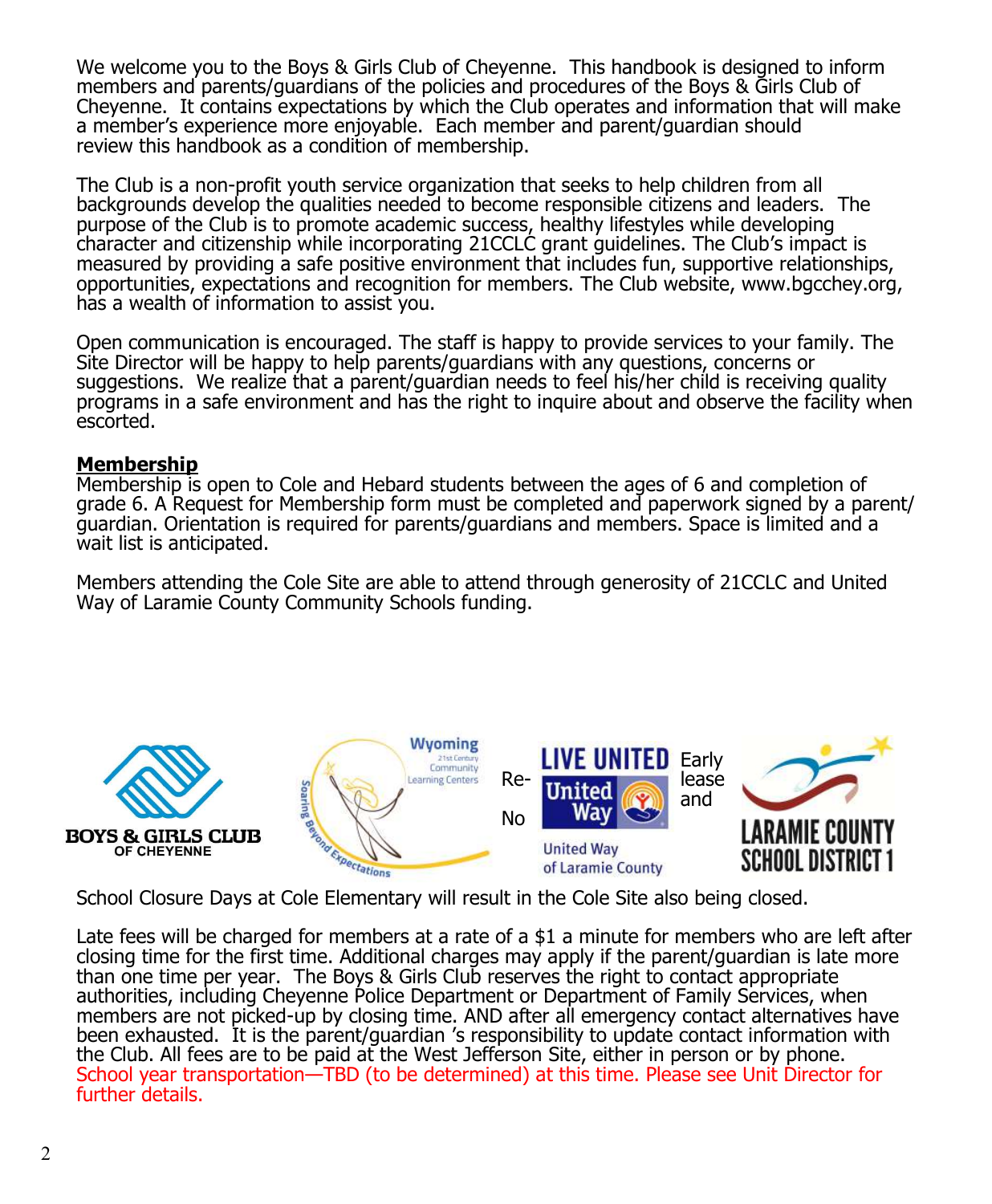#### **Club Hours**

Members may not be dropped off before opening times and must be picked up by closing time. Parent/Guardian drop-off and pick-up is at door #4 (by the playground and 8th Street). Parent or Guardian must present ID to staff upon pickup.

Club is open Monday thru Friday.

**After School Program**: 3:35pm-6:00pm, August 24, 2022 – June 6, 2023.

Pickup is scheduled for 5:45-6:00pm to allow attendees to fully participate in programming.

#### **Early Release & School Closure Days: Cole Site will be closed.**

The Cole Site is closed the following days: **2021/2022 Club Closures**

- Winter Vacation (December 20-31st, 2021)\*
- Planning (January 14, 2022) $*$
- Martin Luther King Day (January 17, 2022)
- Presidents' Day (February 21, 2022)
- Staff Development (March 11, 2022)\*
- Early Release (March 25, 2022)\*
- Spring Break (March 28, 2022-April 1, 2022) $*$
- Early Release (April 12, 2022) $*$
- Summer Preparation (May 23, 2022-June 3, 2022)
- Staff Development (May 27, 2022)\*
- Memorial Day (May 30, 2022)
- Independence Day (July 4, 2022)
- (July 18, 2022– August 12, 2022) $*$
- Cheyenne Day (July 27, 2022)
- Post Summer (August 15, 2022– August 19, 2022)
- Early Release (September 2, 2022)\*
- Labor Day (September 5, 2022)
- Staff Development (October 10, 2022)\*
- Early Release (October 26, 2022)\*
- Conferences (October 27, 2022)\*
- Conferences (October 28, 2021)\*
- Staff development (November 11, 2022)\*
- Thanksgiving Vacation (November 23, 2022-November 25, 2022)\*\*
- Winter Vacation (December 19, 2022-Jauary 2, 2022)\*\*\*

**\*** Sign up for early release and no school days at the main site will be put out prior to these dates. \*\* November 23, 2022 sign up will be put out to attend the main site prior to this date.

#### \*\*\*December 19, 2022-December 22, 2022 sign up will be put out to attend the main site prior to these dates. **There are fees for any attendance at the main site during early release and school closure dates.**

In the event of inclement weather, the Club will close and notify local media, update our Facebook page, Instagram and website. In the event that LCSD1 closes for weather, we will also be closed.

#### **Summer Program**:

(limited to students of Cole and Hebard, age 6-completion of 6th Grade)

Summer Adventures will be a six week program from June 6 2021 2- July 15, 2021 with hours of operation being 7:30am-1:30pm Cole Site Only. Registration is required, but there is no fee. Space is limited.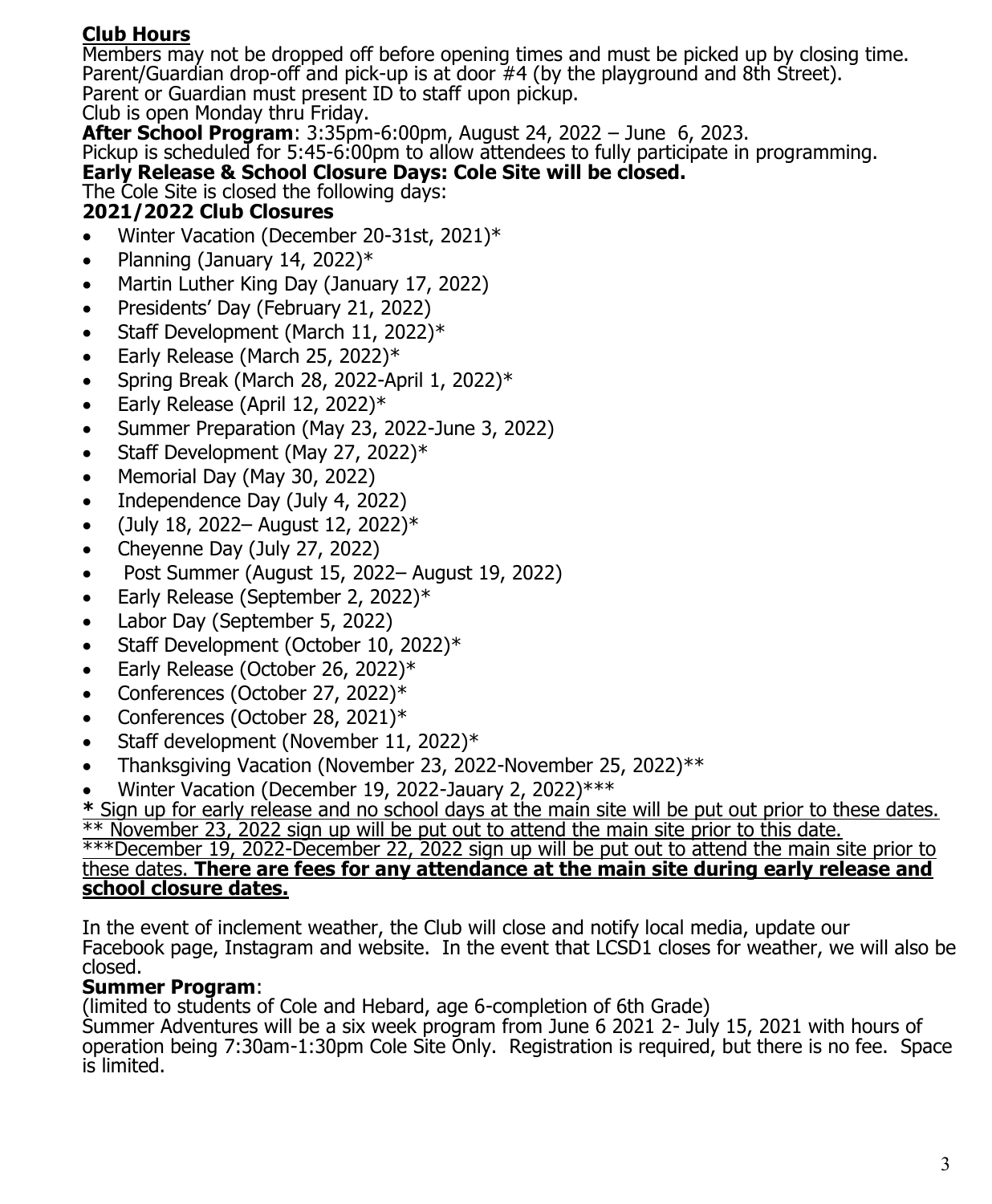#### **Character & Citizenship**

**Jr. Youth of the Year**: A pre-cursor to the Youth of the Year Program, Jr. YOY is a leadership readiness program that recognizes leadership achievements of participants.

#### **Academic Success**

**Power Hour**: Homework help and tutoring is available to any member needing assistance.

- **Project Learn**: Project Learn reinforces and enhances the skills and knowledge young people learn at school through the following "high-yield" learning activities.
	- **DIY STEM**: A hands on, activity-based STEM curriculum, where members are provided the opportunity to explore the world of science, technology, engineering, and math.
	- **Kidz Lit**: A reading enrichment program designed to increase members' motivation to read and build literacy skills through discussion, drama, art, movement, and writing.
	- **Literary Art**: Members will learn to love reading by describing literature through art. Additionally, members will get the opportunity to write their own book through Write Brain Books.

**Kidz Science & Kidz Math**: Both programs will provide hands-on activities designed to strengthen STEM skills and build confidence in learning.

- **Building Blocks**: Using tablets to create an innovative design that could improve members' communities.
- **Lego Robotics**: Build teamwork skills through learning the fundamentals of using technology to build a robot.
- **Coding**: Members will design their own app through App Lab and learn important coding skills.
- **Career Launch**: This program offers fun and interactive activities to explore a broad range of career areas.
- **Money Matters**: Members will learn financial literacy through age appropriate activities, equipping them to make good financial choices in the future.
- **Fine Art:** Individual improvement of technique and creativity while exploring drawing, painting, photography, and more. Members will get a chance to submit their artwork into the annual Art Show.
- **Ultimate Journey**: Ultimate Journey is designed to engage youth in fun, experiential, environmental education activities. This program cultivates an awareness and appreciation of the natural wonders that surround young people.

#### **Healthy Lifestyles**

- **Triple Play**: A health and wellness program with three components: 1) Healthy Habits educates members about good nutrition 2) Daily Challenges engage participants in fun fitness games and tournaments 3) Social Recreation helps members build skills in cooperation, sportsmanship, and character while enjoying games together.
- **SMART Moves**: (Skills Mastery And Resistance Training) A prevention program that strengthens decision-making and critical-thinking skills through activities, while encouraging healthy behaviors.
- **SMART Girls**: An outgrowth of the SMART Moves program, SMART Girls is a health, fitness, prevention/education, and self-esteem enhancement program for girls ages 8 and up.
- **Passport to Manhood:** Promotes and teaches responsibility while reinforcing positive behavior in male Club members ages 8 and up.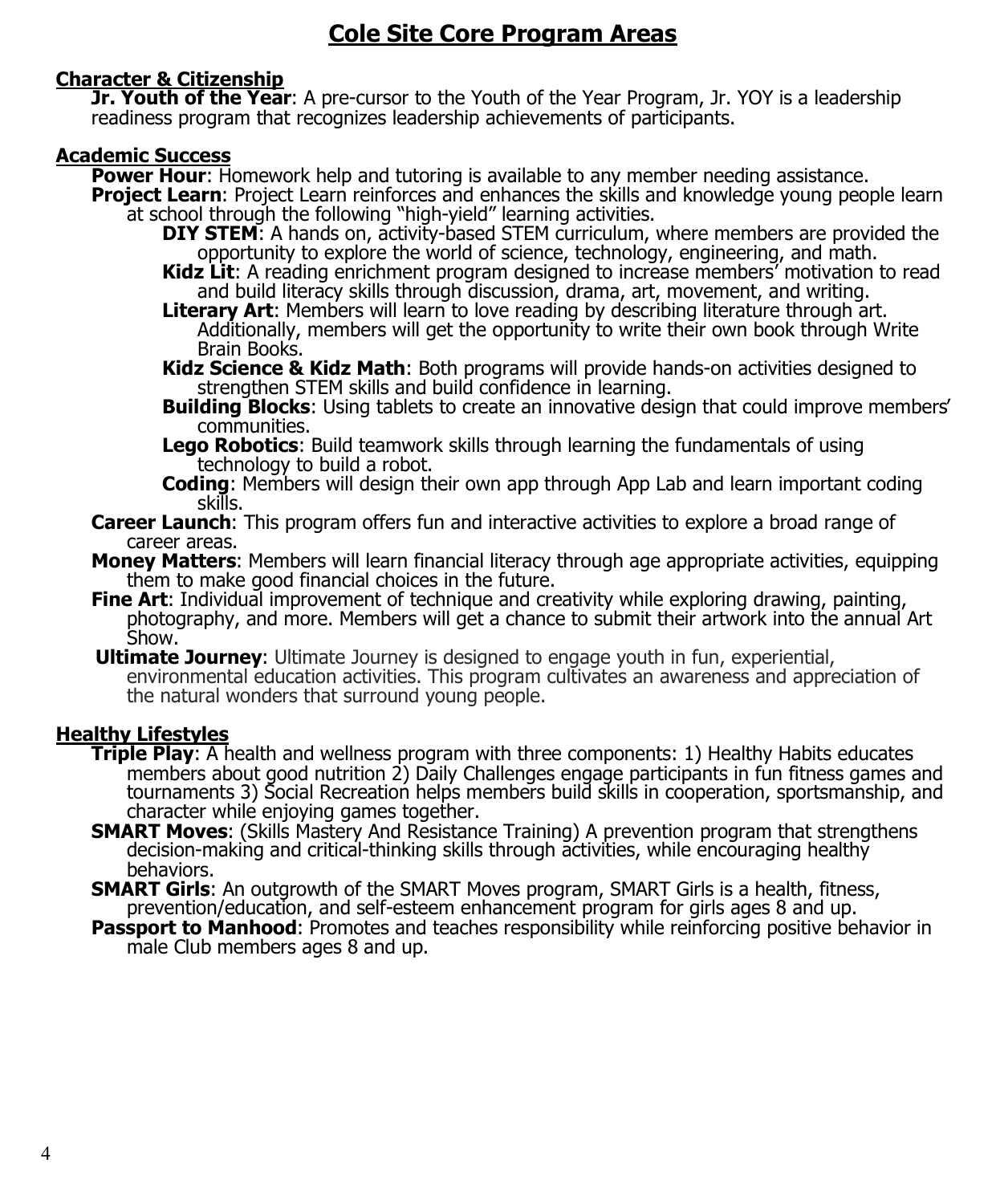## **Operational Information**

#### **Accidents**

The Boys & Girls Club staff works hard to create a safe and secure environment. The completed membership application authorizes the Club staff to obtain medical treatment for a member, if necessary. If a serious injury occurs, the staff calls 911 and then contacts the parents/guardians or emergency contact. If the parent/guardian cannot be reached, treatment will be provided as determined by medical personnel. It is the parent/guardian's responsibility to contact the Club if you have any changes in work or home phone numbers, alternate contact people, or other emergency numbers. Minor injuries, such as cuts and scrapes, will be treated on site.

#### **Attendance Policy**

Due to limited space, parents/guardians must fill out an **Anticipated Participation Form** at the beginning of the school year and summer in addition to reviewing and editing any scheduling changes, i.e. if a member joins a seasonal sports team or starts music lessons on certain day(s) of the week and may attend only on designated days. If a member has not attended as indicated, their spot may be given to another child. Preference may be given to regular attendees.

#### **Communicable Diseases**

Boys & Girls Club policy mandates that members with contagious illnesses not be admitted to the Club. This includes but is not limited to any evidence of lice, vomiting, diarrhea, flu, chicken pox and any other illness that causes fever. Parents/guardians will be contacted to pickup members if they have a fever (of 99° or higher) or are not feeling well. Members who have or have had a fever within the last 24 hours are not permitted to come to the Club. If a member has spent the previous day or night vomiting, please do not bring them to the Club. When a member is absent from school, they are not able to attend Club that day. Additionally, members who have received bed bug bites must have a doctor's note stating that they have no new bedbug bites before they can return to the Club.

#### **Dress Code**

Members should dress comfortably and wear clothes that allow them to participate in typical Boys & Girls Club activities and programs.

**Footwear: Closed toed shoes must be worn at all times**. Flip-flops, sandals, cleats, and any shoes with wheels in them are not to be worn. The reason for this is the safety of children in the program. Tennis shoes must be worn during activities in the gym. The best advice is to wear tennis/walking shoes every day.

**Clothing:** Appropriate clothing must be worn at the Club. Members wearing clothes that are too short, too tight or too revealing in any way or clothes with questionable or distasteful advertising will be asked to change immediately. Hats and head gear are not allowed inside the Club. If the member does not have a change of clothes and the Club does not have temporary clothes for them to wear, then a Club staff will contact the parent/guardian to bring different clothes. Members need to have suitable cold weather gear if they plan on participating in outdoor activities. This judgment will be left solely to the discretion of the Club staff.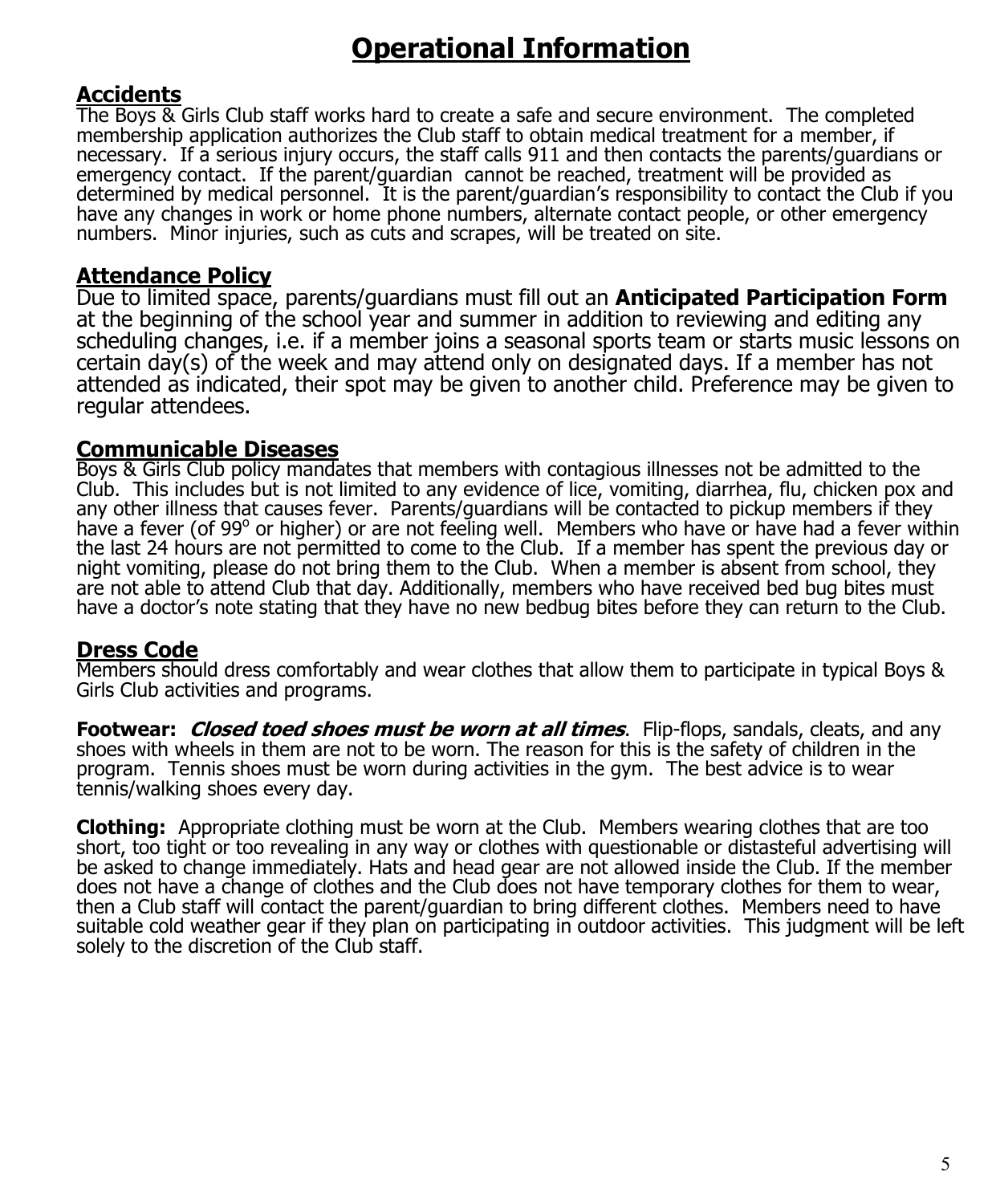#### **Field Trips**

The Club provides a variety of opportunities for members to participate in activities that support our core programs. **Your child may not be able to participate in every field trip.** Each out of town field trip requires a signed permission slip, necessary personal items (i.e., sunscreen, appropriate clothing and shoes, water bottle), and for the member to wear a Boys & Girls Club shirt before departing. Members must sign in at the Club prior to departing for the field trip and may not be dropped off at the field trip location. Most sign-ups are taken on a first -come, first-served basis with an evaluation of proper behavior prior to the field trip. Some field trips have space limitations, reserved for certain ages, and reserved for those participating in certain programs. Members and parents/guardians are reminded that all rules extend to field trips. Members who fail to follow Club expectations will prompt an immediate call to a parent or guardian to remove that member from the field trip at their own cost. A parent or guardian must be available by telephone at all times during any Club field trip. Members may not be picked up at a field trip location for any reason other than behavior or illness.

#### **Food**

The Club understands and appreciates the need for a healthy diet among all of our members. It is our goal to encourage healthy eating habits that promote the well being of our members. A designated area is provided for meals and snack time. The Club must be notified of dietary restrictions and allergies as prescribed by a physician at the beginning of the year and as needs change. **Food shall not be brought to the Club by members unless required by strict dietary requirements prescribed by physician and as previously recorded by Club.**

#### **Medications**

Boys & Girls Club of Cheyenne does not administer medication. Members may self-apply sunscreen and bug spray.

If a member is required to take medication, the medication should be administered at home. If medication is required during Club hours, a parent/guardian of the member may: **1)** bring the medication in the original container with the member's name on it to Club for the member to administer to himself or herself; or

**2)** may accompany or join the member at the program in order to administer the medication. A background check may be required prior to the program. Background checks usually take 10 days to complete.

- All medications including but not limited to: inhalers, epi pens, insulin, Tylenol, and seasonal medications must be disclosed to staff.
- All medications must be checked in upon arrival and checked out upon leaving. No medications can be stored on a member's person.
- Diabetic supplies and medications will be handled on a case to case basis, with a doctor's note.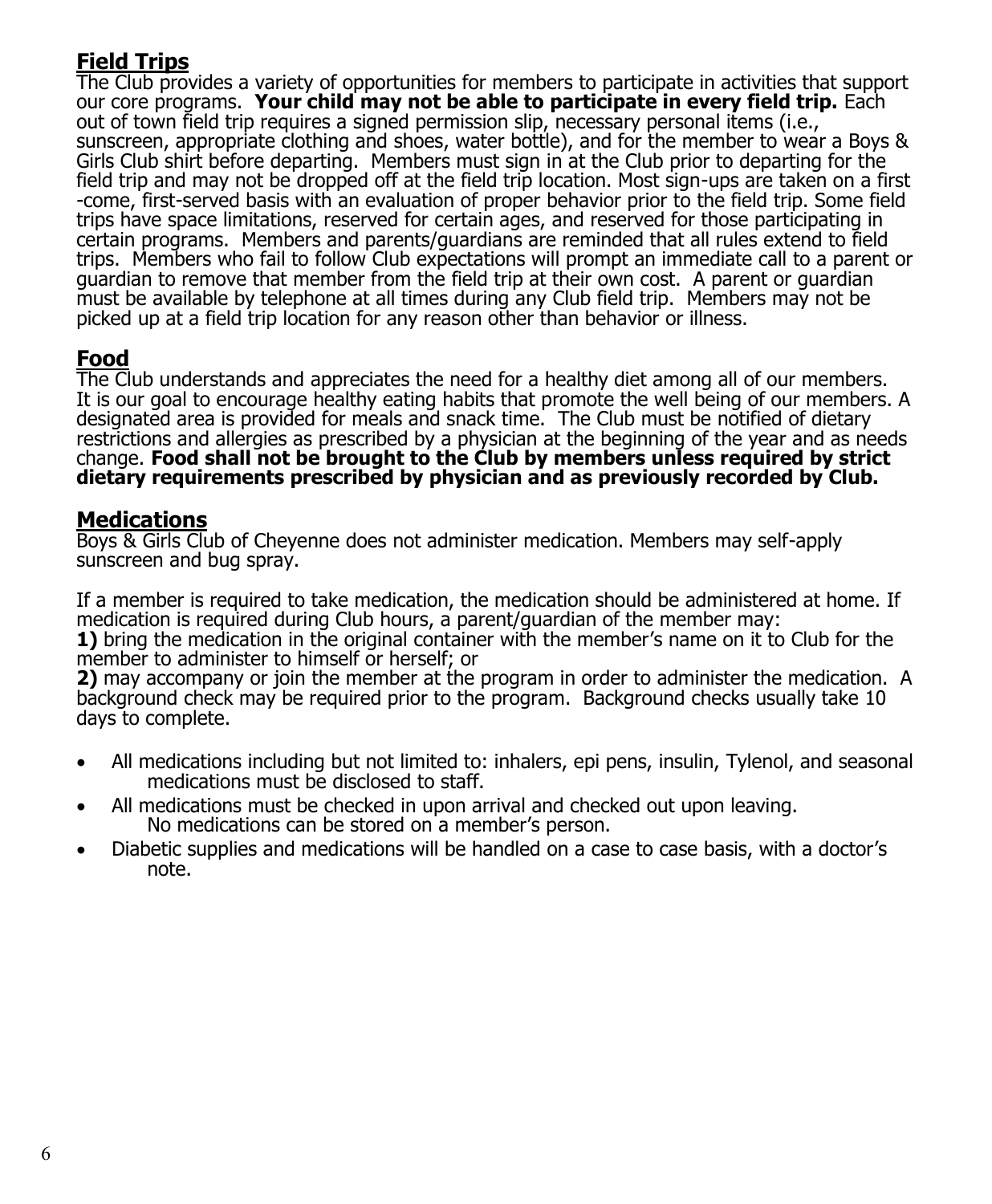#### **Membership Cards**

One membership card will be provided to each member annually. Members must bring their card to the Club every day. Membership in the Club is a privilege, not a right. If members do not have their cards, certain privileges to program offerings may be denied. If a Club card is lost, a replacement fee of \$2.00 will be charged.

#### **Open Door Policy**

The Boys & Girls Club of Cheyenne has an Open Door Policy. This policy allows members to come and go during the Club's operating hours. It is the responsibility of the child and parent/ guardian to determine, understand and enforce whatever arrival and departure methods they see fit. The parent/guardian who registers the child will determine those who are authorized for pickup. Youth are not allowed on the Club's grounds during operating hours unless they are signed in and participating in Club activities. Members should not be dropped off prior to the opening of the Club, as the Club cannot be held responsible for the supervision of such youth.

It is important to remember that the Boys & Girls Club is not a daycare and is not governed by DFS as a childcare facility.

#### **Personal Belongings**

All personal belongings brought into the Club by a member are the responsibility of that member. Use of cell phones, electronic devices, game devices, i-pods, etc. is prohibited on Club property and while the member is checked in. The Boys & Girls Club is NOT responsible for lost, damaged, or stolen items. Members should not bring anything to the Club that is not completely necessary. All items that are brought to the Club should be clearly marked with the member's name. Lost-and-found items will be placed in the school's lost-and-found bin.

#### **Phones**

All phones in the Club/school are for emergencies and for staff use only. Member cell phone use is prohibited while the member is checked in. Cell phones must be kept in the member's backpack. Member cell phone and the cell phone can be checked in with staff and picked up when leaving for the day.

Parents/guardians are asked to refrain from using cell phones and cameras while at the Club.

Parents/guardians who want to know when their child checks in and out of the Club may download the MTS Notify App from your App Store. Parents/guardians must inform the Boys & Girls Club of Cheyenne that you have the App installed. If parents/guardians are unable to use this App, they may request to be informed of their child's attendance by their preferred method of contact.

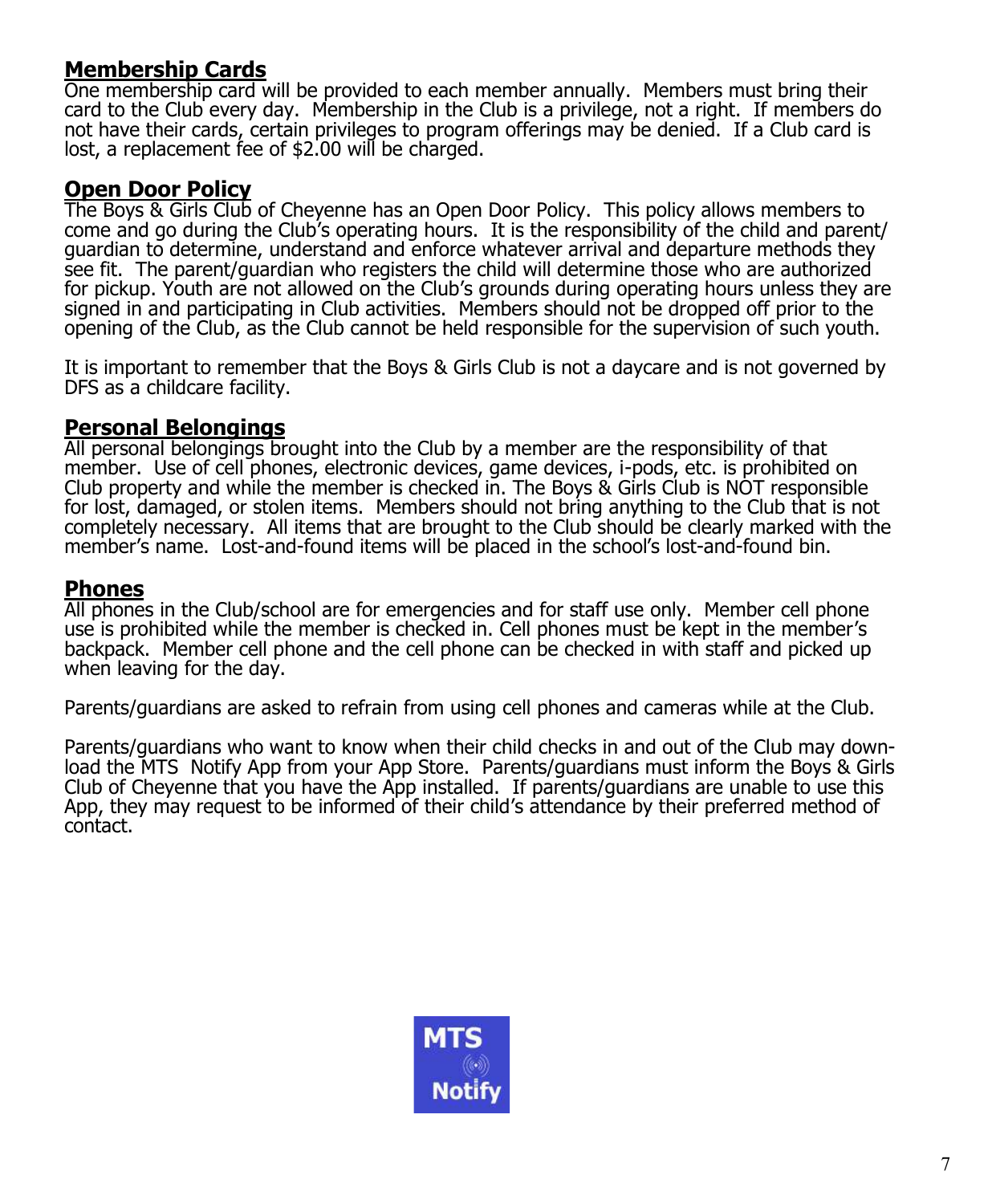#### **Restroom**

One person is allowed in the restroom at a time. Adults may not use the Club member restrooms and members may not use the adult restrooms.

#### **Supervision**

Staff members are trained Youth Development Professionals who oversee each designated program area however, trained volunteers often support our staff. Parents/guardians shall not ask staff or volunteers to watch/babysit their children outside of Club hours as this is against our policies.

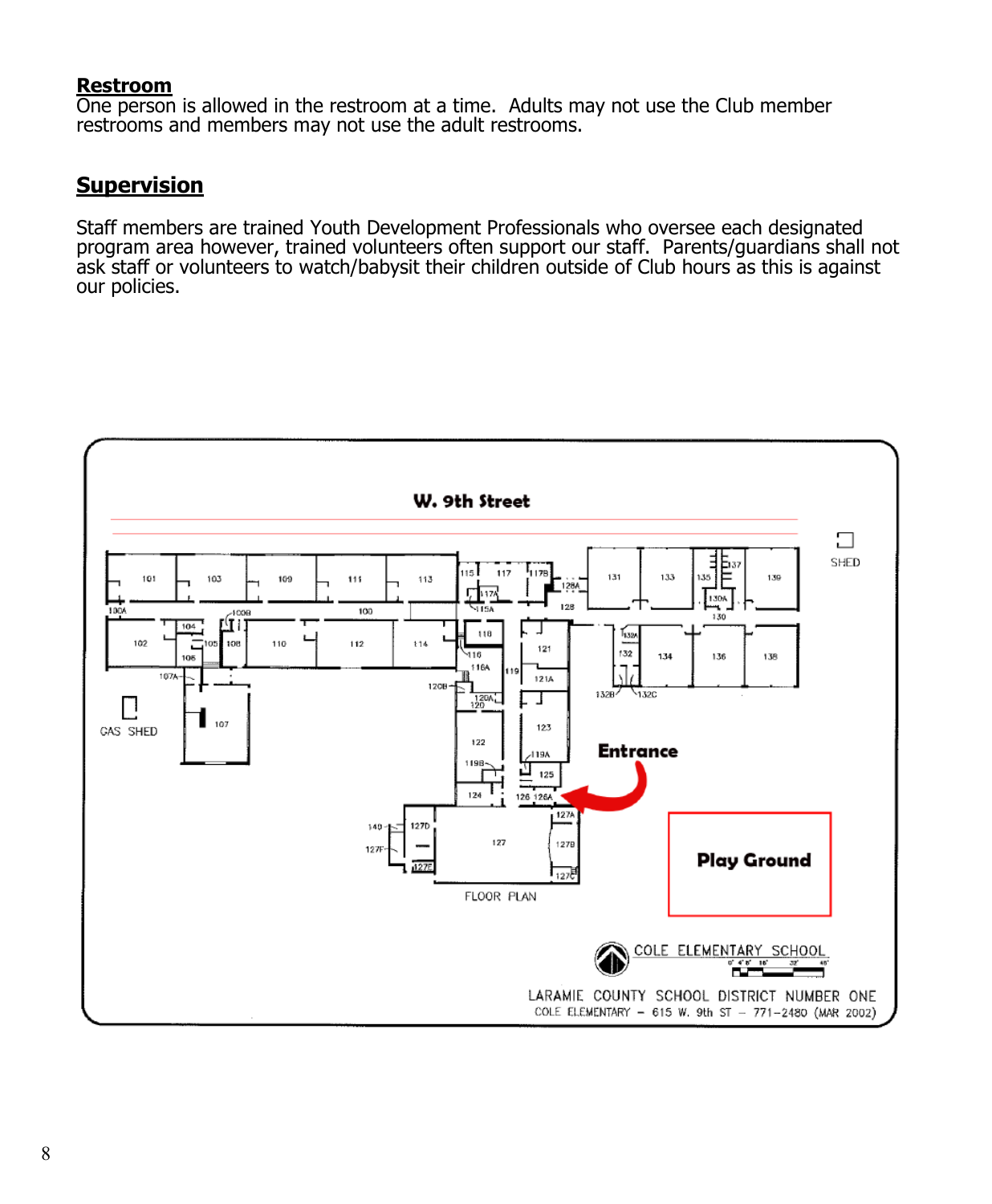### **Member Expectations**

#### **RESPECT YOURSELF. RESPECT THE CLUB. RESPECT OTHERS. RESPECT WHAT YOU CAN BE.**

#### **CODE OF CONDUCT:**

One of the Club's core beliefs is to provide a safe place to learn and grow. Positive attitudes keep the Club fun.

- 1) Play fairly and nicely including sharing, following rules, and being nice to other.
- 2) Bring your membership card every day.
- 3) Listen to staff and volunteers at all times and respond with nice words and actions.
- 4) Say only good things about others. If you have nothing nice to say, don't say anything at all.
- 5) If you can't resolve disagreements with other kids nicely, ask the staff for help.
- 6) Be nice to all kids and their belongings. Treat others how you want to be treated.<br>
7) Take care of the building, games, and equipment at the Club.
- Take care of the building, games, and equipment at the Club.
- 8) Use kind words and positive language.
- 9) Hats and head gear should be removed in the building.
- 10) Applaud the efforts of others, say "Good Job" even if you don't win at something.
- 11) Walk while inside.
- 12) Participate in the activities available to your age group.
- 13) Listen during announcements; no talking, facing forward with eyes on the staff.
- 14) Dress appropriately.
- 15) Food and drink must stay in the designated area.
- 16) All personal belongings such as toys, games, electronics like cell phones, iPods, iPads, etc., must be checked in with staff, in backpacks or at home (except homework and books for homework).
- 17) No horseplay, play fighting including pretend shooting or spies allowed.
- 18) Keep hands, feet, and entire body to yourself and remember to give everyone space, respecting their personal bubble.
- 19) Keep shoes on at all times.
- 20) Smoking, drugs, alcohol and weapons are not allowed.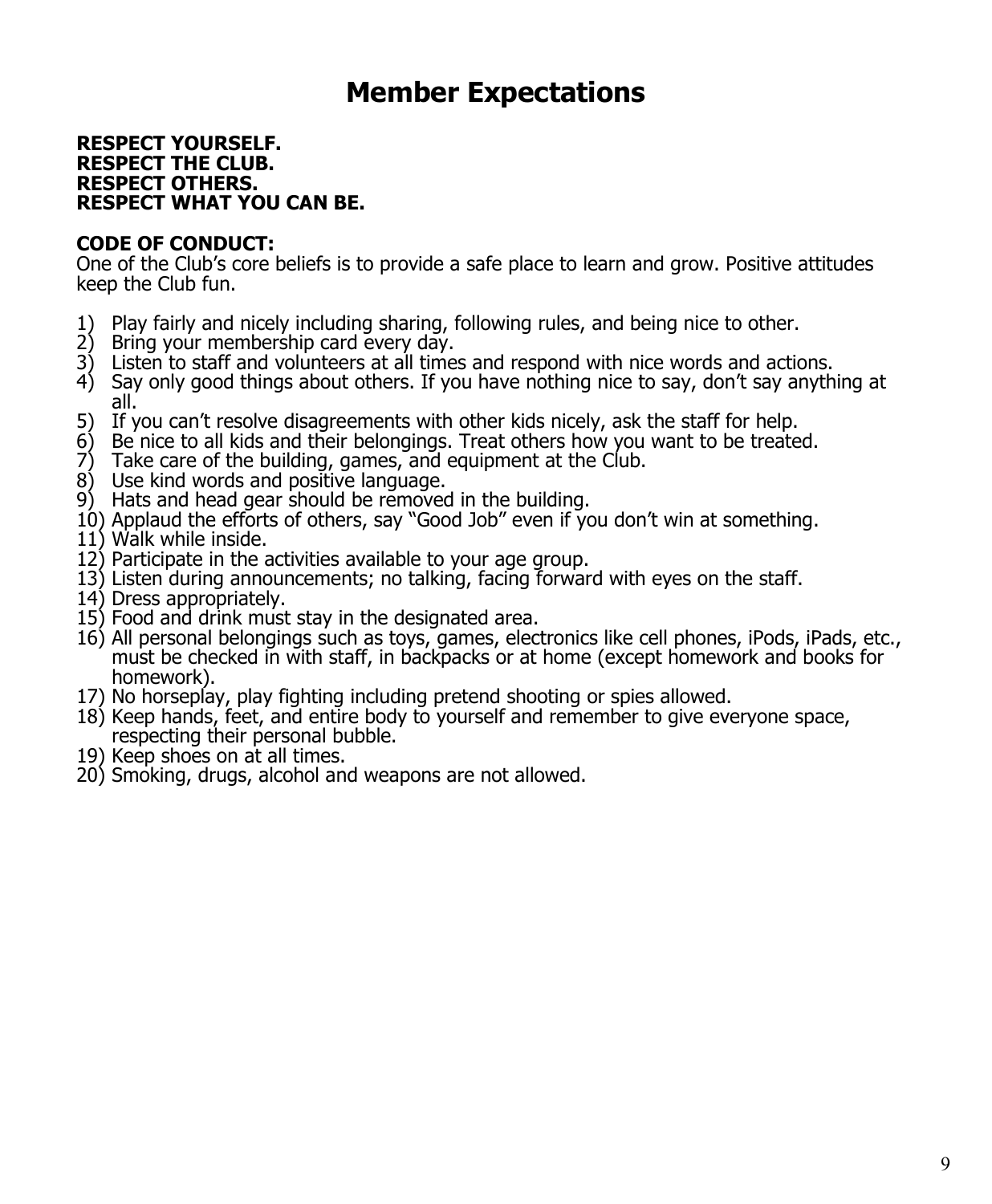## **Guidance and Discipline Techniques**

The Boys & Girls Club of Cheyenne staff will use positive techniques or guidance (redirection, anticipation, and elimination of potential problems), positive reinforcement, and encouragement. Techniques of competition, comparison, and criticism are avoided. In addition, consistent, clear expectations for the Club are explained to the members. Staff will work with families to establish open communication and to problem solve. The Site Director is available for parent/guardian conferences. Follow-up with parents/guardians may be necessary to help children correct/change their behavior. Families will be notified if a child is in danger of hurting himself/herself, others, or the environment.

The Boys & Girls Club of Cheyenne's Guidance and Discipline philosophy is based on the following beliefs:

Discipline is more about teaching, learning, and problem solving than about punishment. Every member deserves the effort it may take to keep him or her in the Club.

All youth can learn to behave appropriately with the help of consistent role models, staff and parents/guardians.

The best discipline is self-discipline. We encourage, practice, teach and role model self-discipline.

All members and staff are listened to and treated with respect and fairness.

Everyone has responsibility for solving problems in the Club.

At the Boys & Girls Club of Cheyenne, we realize that effective guidance and discipline focuses on teaching, responsibility and holding members accountable for their behavior. Good behavior is the norm in a Club where all members feel accepted, valued, recognized and rewarded.

#### **Components For Success**

Members are taught to problem solve, learn to guide themselves and take responsibility for what they do. Appropriate member behavior will be the main focus of our Club. Good behavior will be recognized and reinforced. Discipline is handled by staff and supported by parents & guardians.

Follow-through is an integral part of an effective guidance & discipline process.

Parental involvement and support are important for success. It is the responsibility of the parent/guardian to assure their child is physically and emotionally capable of properly functioning in the Clubs' interactive atmosphere prior to enrolling in membership. If a child has a helper at school, the same level of assistance must be supplied by the family in the Club setting. The Club is not equipped to effectively deal with profound medical, disciplinary and/or behavior problems.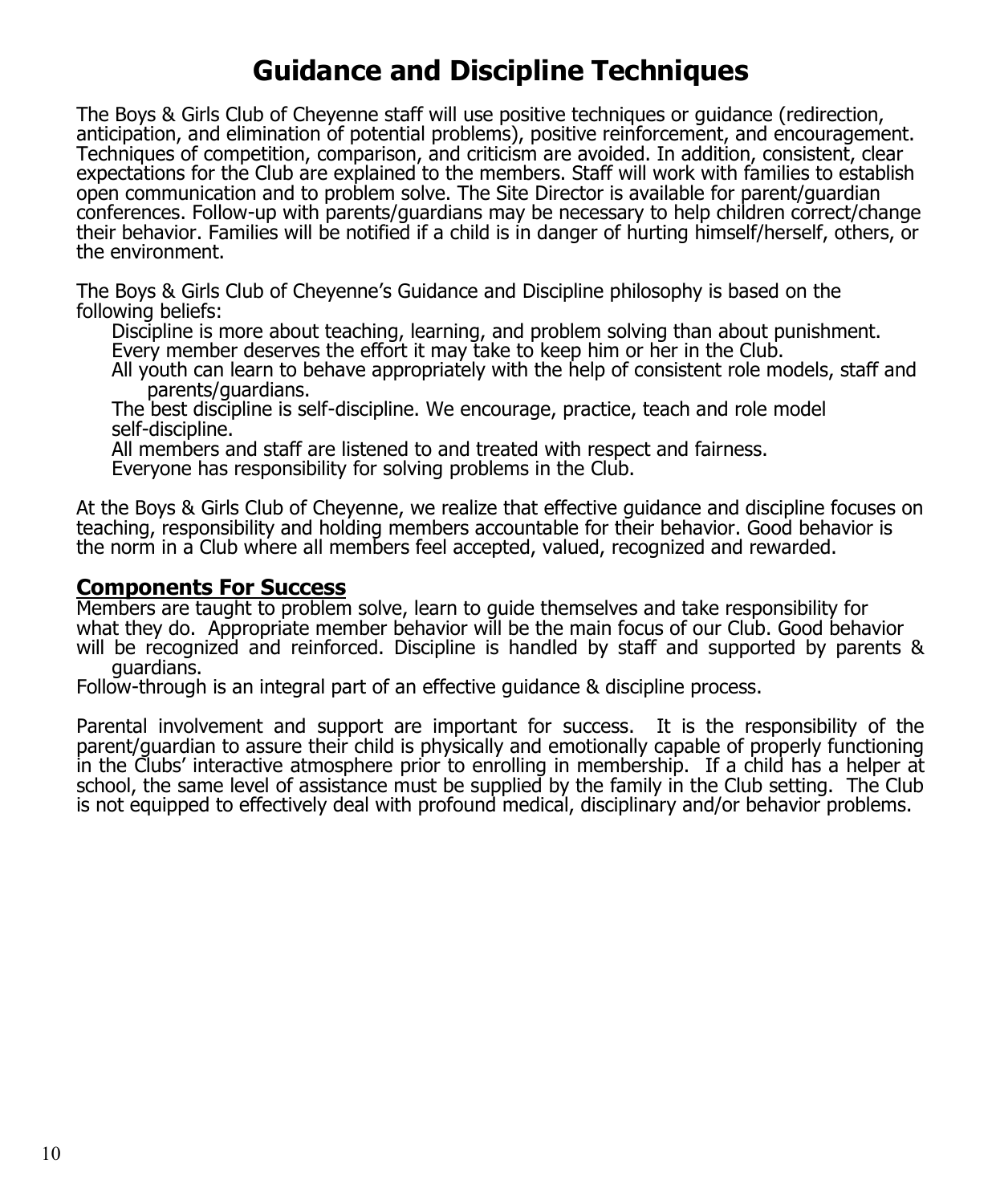#### **Guidance and Discipline — continued**

When rules are broken, the following procedure is used:

#### **Step One—Teach and Choice (Warning)**

Encourage and problem-solve with the member

Work with and teach the member a new skill or alternative behavior

#### **Step Two—Consequence (Time-Out/Loss of Privilege)**

Logical consequences, Club service, or loss of participation in an activity or area.

#### **Step Three—Write-Up and Contact**

A write-up will be given out and parents/guardians will be contacted. (Certain behaviors will be automatic write-ups such as inappropriate language, spitting and other unsanitary actions, hitting, disrespect and misuse of property and equipment, etc.)

#### **Step Four—Home (Suspension)**

Parent/guardian will pick up child immediately Suspension will be in effect the following day(s).

Five warnings and/or time-outs in a week is a write-up and three write-ups in a two week period is a suspension.

#### **Zero Tolerance/Immediate Suspension**

The Boys & Girls Club of Cheyenne is a violence-free, weapon-free, substance abuse-free, and destruction-free facility. When methods of teaching and problem solving have not proven successful, or when serious disruptive behavior has taken place, other actions are necessary, the more serious the misbehavior, the more severe the consequence.

If a member chooses to engage in any of the following behaviors, they will be immediately suspended. Depending on the severity of the behavior, police or 911 may be called.

- Fighting (physically)
- Physical endangerment-drugs, alcohol, cigarettes, tobacco, inhalants
- Destruction or theft of property
- Racial or sexual harassment, including inappropriate physical contact
- Repeated violations of general expectations and rules/chronic behavior not changed by prior consequences.
- Bringing or using weapons: knives, sling shots, firearms/firecrackers anything that is intended to be used as a weapon.
- Bullying

#### Dismissal from the Program Unrelated to Member Behavior

Although the Club will try very hard to work with families to keep the child enrolled, we reserve the right to dismiss a child from the program for the following reasons:

- Disruptive or inappropriate parent/guardian behavior.
- Failure of a parent/guardian to schedule/attend conferences to resolve problems.
- Failure of parent/guardian to make agreed upon payment or to discuss options with the Site Director.
- Repeated late pick-ups of a child.